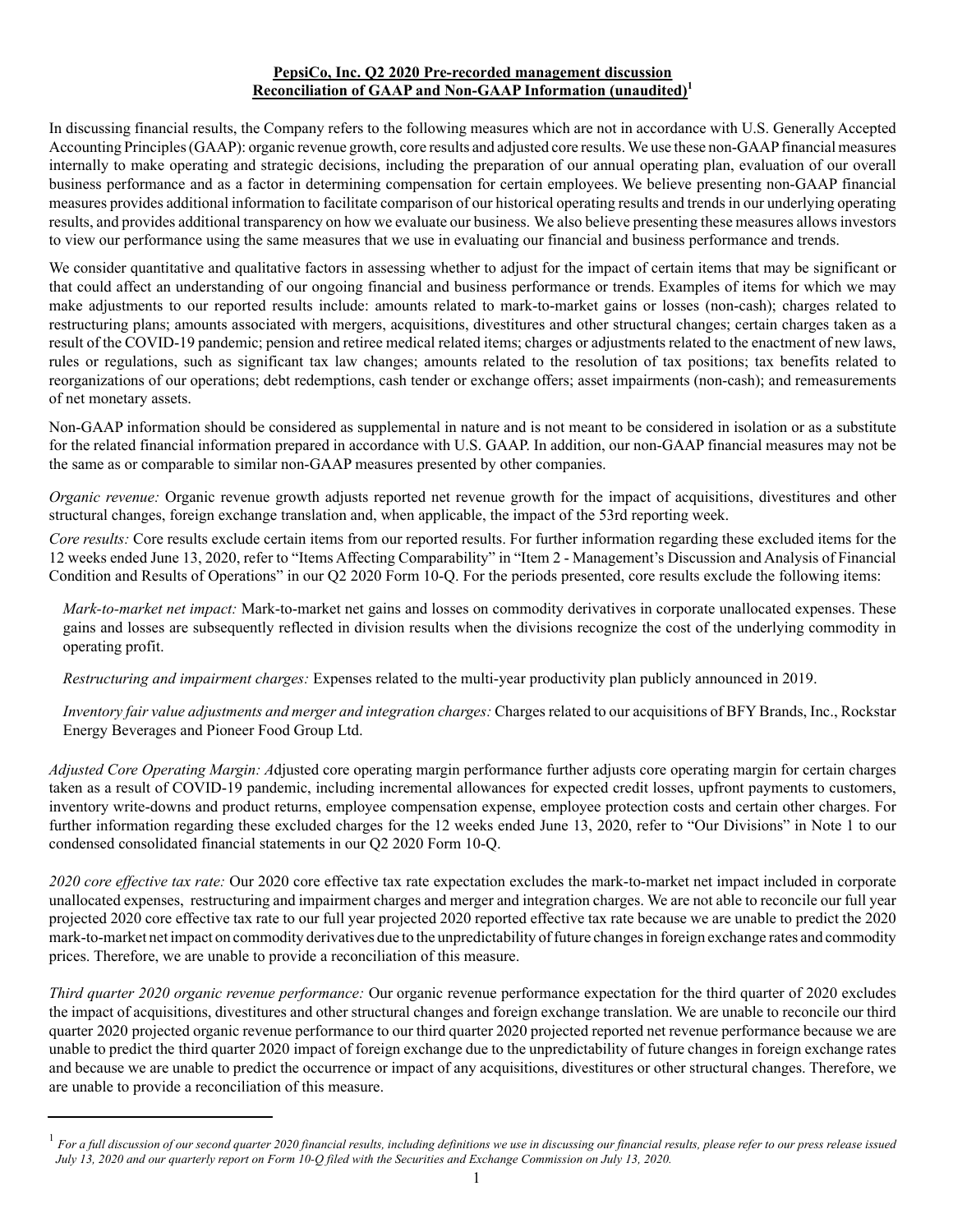## **PepsiCo, Inc. and Subsidiaries Reconciliation of GAAP and Non-GAAP Information (unaudited)**

|                                          | 12 Weeks Ended 6/13/2020                     |                                 |                                  |                                                    |  |
|------------------------------------------|----------------------------------------------|---------------------------------|----------------------------------|----------------------------------------------------|--|
|                                          |                                              |                                 |                                  |                                                    |  |
| <b>Net Revenue Growth Reconciliation</b> | Reported %<br>Change,<br><b>GAAP</b> Measure | Foreign exchange<br>translation | Acquisitions and<br>divestitures | Organic $%$<br>Change, Non-<br><b>GAAP</b> Measure |  |
| PepsiCo                                  | $(3)\%$                                      | $\overline{4}$                  | (1)                              | $-$ %                                              |  |
| Frito-Lay North America (FLNA)           | $7\frac{9}{6}$                               |                                 | (0.5)                            | $6\frac{9}{6}$                                     |  |
| <b>Quaker Foods North America</b>        | $23\%$                                       |                                 |                                  | 23 %                                               |  |
| PepsiCo Beverages North America          | (7)%                                         |                                 | (1)                              | (7)%                                               |  |
|                                          |                                              |                                 |                                  |                                                    |  |
| Global snacks                            | $2 \frac{9}{6}$                              | 5                               | (2)                              | $5\frac{9}{6}$                                     |  |
| Global beverages                         | (8)%                                         | 2                               |                                  | (7)%                                               |  |
| International division snacks            | $(6) \%$                                     | 11                              | (3)                              | $2 \frac{9}{6}$                                    |  |
| International division beverages         | $(13)\%$                                     | 5                               |                                  | (5)%                                               |  |
|                                          |                                              |                                 |                                  |                                                    |  |

|                                          | 24 Weeks Ended 6/13/2020                     |                                 |                                  |                                                    |
|------------------------------------------|----------------------------------------------|---------------------------------|----------------------------------|----------------------------------------------------|
|                                          |                                              | Impact of                       |                                  |                                                    |
| <b>Net Revenue Growth Reconciliation</b> | Reported %<br>Change,<br><b>GAAP</b> Measure | Foreign exchange<br>translation | Acquisitions and<br>divestitures | Organic $%$<br>Change, Non-<br><b>GAAP</b> Measure |
| PepsiCo                                  | $2\%$                                        |                                 | (0.5)                            | 3%                                                 |

| PepsiCo Operating Margin Performance Reconciliation                 | 12 Weeks Ended |     |
|---------------------------------------------------------------------|----------------|-----|
|                                                                     | 6/13/2020      |     |
| Reported operating margin performance                               |                | bps |
| Mark-to-market net impact                                           | (31)           |     |
| Restructuring and impairment charges                                | (80)           |     |
| Inventory fair value adjustments and merger and integration charges | 122.           |     |
| Core operating margin performance                                   |                | bps |

| <b>FLNA Operating Margin Performance Reconciliation</b>             | 12 Weeks Ended |     |
|---------------------------------------------------------------------|----------------|-----|
|                                                                     | 6/13/2020      |     |
| Reported operating margin performance                               | 124)           | bps |
| Restructuring and impairment charges                                | (13)           |     |
| Inventory fair value adjustments and merger and integration charges | 4              |     |
| Core operating margin performance                                   | (132)          | bps |
| Charges taken as a result of the COVID-19 pandemic                  | 317            |     |
| Adjusted core operating margin performance                          |                | bps |